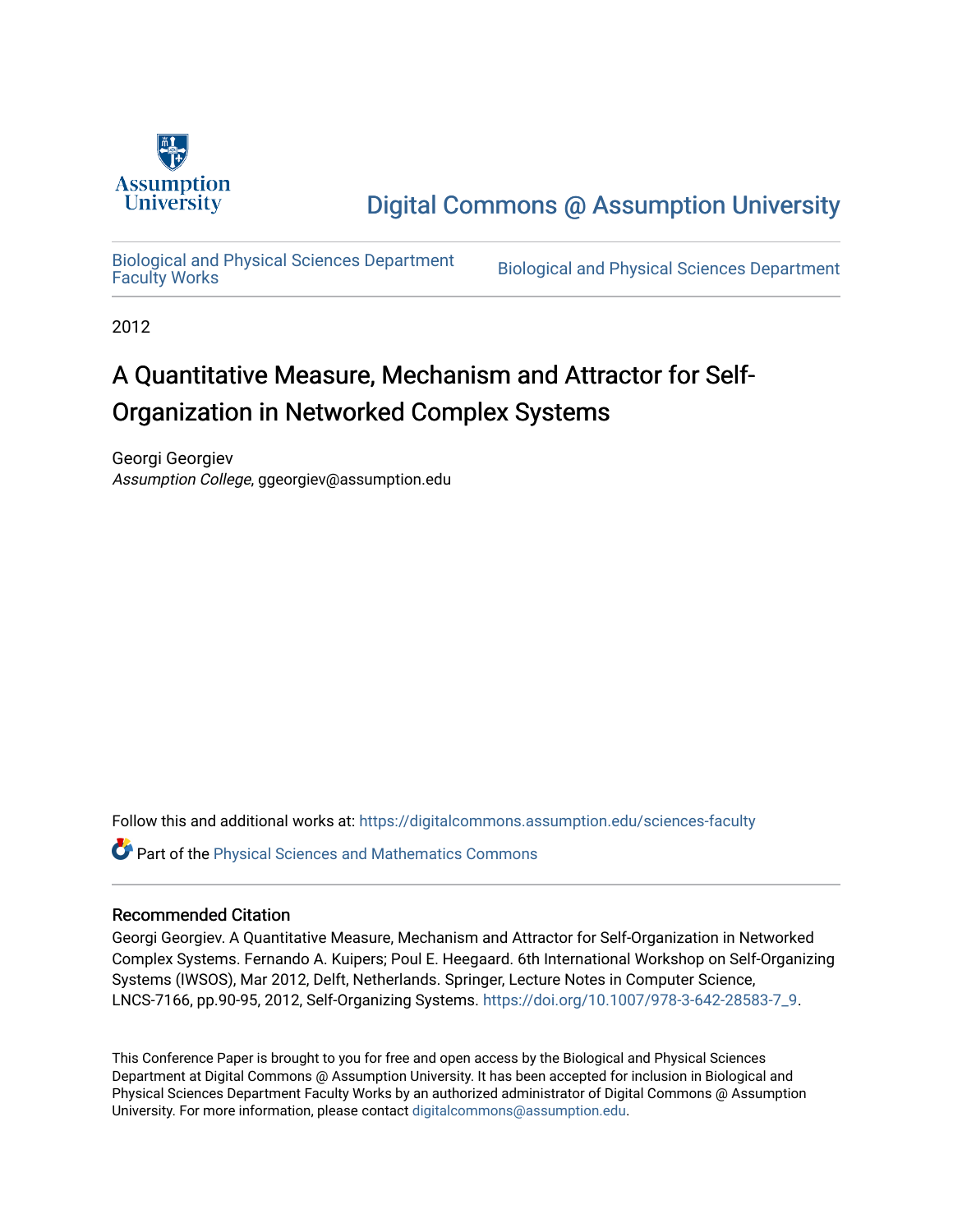

# **A Quantitative Measure, Mechanism and Attractor for Self-Organization in Networked Complex Systems**

Georgi Georgiev

# **To cite this version:**

Georgi Georgiev. A Quantitative Measure, Mechanism and Attractor for Self-Organization in Networked Complex Systems. Fernando A. Kuipers; Poul E. Heegaard. 6th International Workshop on Self-Organizing Systems (IWSOS), Mar 2012, Delft, Netherlands. Springer, Lecture Notes in Computer Science, LNCS-7166, pp.90-95, 2012, Self-Organizing Systems. <10.1007/978-3-642-28583- 7\_9>. <hal-01527534>

# **HAL Id: hal-01527534 <https://hal.inria.fr/hal-01527534>**

Submitted on 24 May 2017

**HAL** is a multi-disciplinary open access archive for the deposit and dissemination of scientific research documents, whether they are published or not. The documents may come from teaching and research institutions in France or abroad, or from public or private research centers.

L'archive ouverte pluridisciplinaire **HAL**, est destinée au dépôt et à la diffusion de documents scientifiques de niveau recherche, publiés ou non, émanant des établissements d'enseignement et de recherche français ou étrangers, des laboratoires publics ou privés.



Distributed under a Creative Commons [Attribution| 4.0 International License](http://creativecommons.org/licenses/by/4.0/)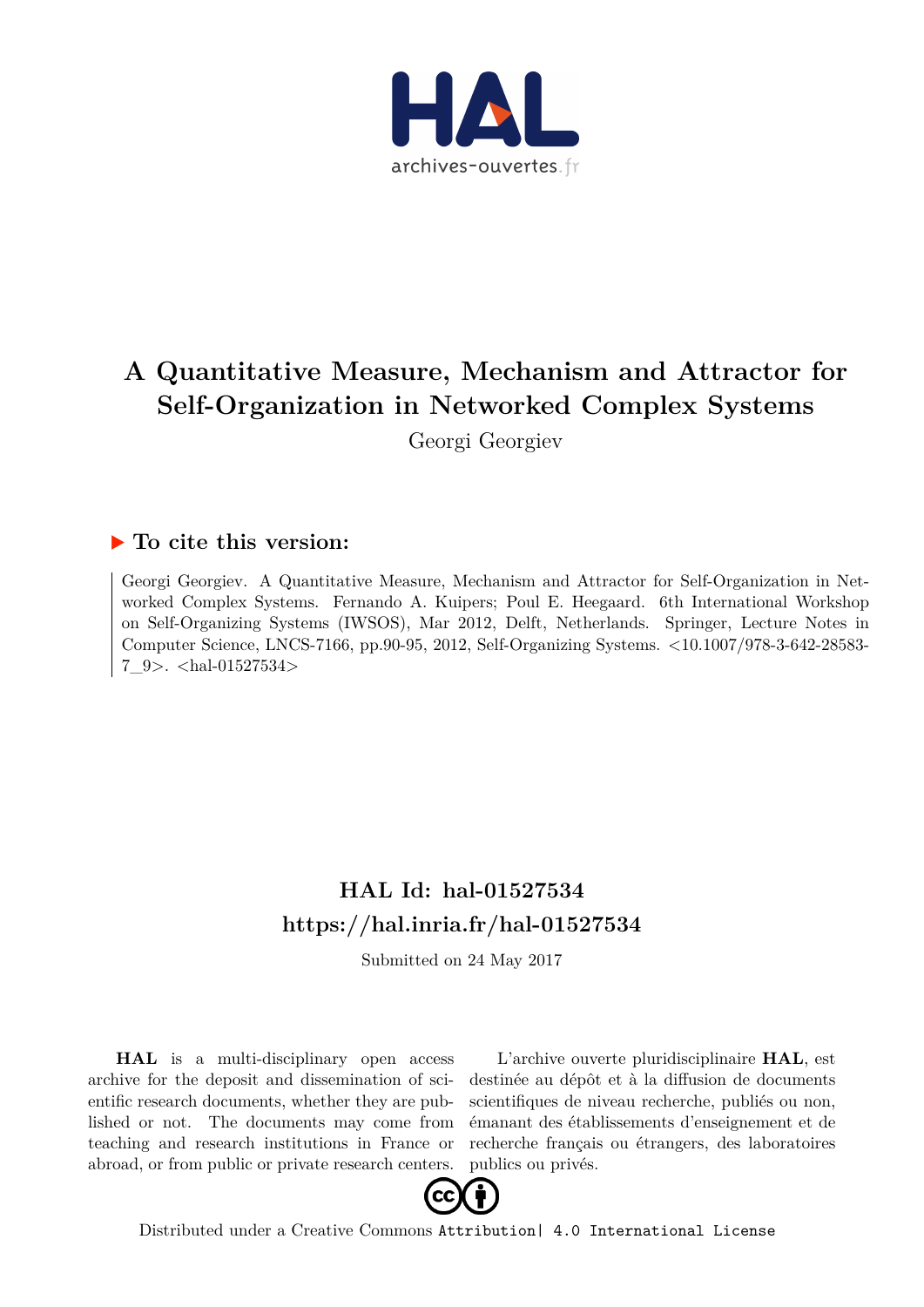# **A quantitative measure, mechanism and attractor for self-organization in networked complex systems**

Georgi Yordanov Georgiev

Department of Natural Sciences – Physics and Astronomy, Assumption College, 500 Salisbury St, Worcester MA, 01609, United States of America ggeorgie@assumption.edu, georgi@alumni.tufts.edu

**Abstract.** Quantity of organization in complex networks here is measured as the inverse of the average sum of physical actions of all elements per unit motion multiplied by the Planck's constant. The meaning of quantity of organization is the number of quanta of action per one unit motion of an element. This definition can be applied to the organization of any complex system. Systems self-organize to decrease the average action per element per unit motion. This lowest action state is the attractor for the continuous selforganization and evolution of a dynamical complex system. Constraints increase this average action and constraint minimization by the elements is a basic mechanism for action minimization. Increase of quantity of elements in a network, leads to faster constraint minimization through grouping, decrease of average action per element and motion and therefore accelerated rate of selforganization. Progressive development, as self-organization, is a process of minimization of action.

**Keywords:** network, self-organization, complex system, organization, quantitative measure, principle of least action, principle of stationary action, attractor, progressive development, acceleration

# **1 Introduction**

#### **1.1 Motivation**

To define quantitatively self-organization in complex networked systems a measure for organization is necessary [1]. Two systems should be numerically distinguishable by their degree of organization and their rate of self-organization. What one quantity can measure the degree of self-organization in all complex systems? To answer this question we turn to established science principles and ask: What single principle can explain the largest number of science phenomena? It turns out that this is the principle of least (stationary) action. There is no more broad and fundamental principle in science than this, as it can be seen in the next section.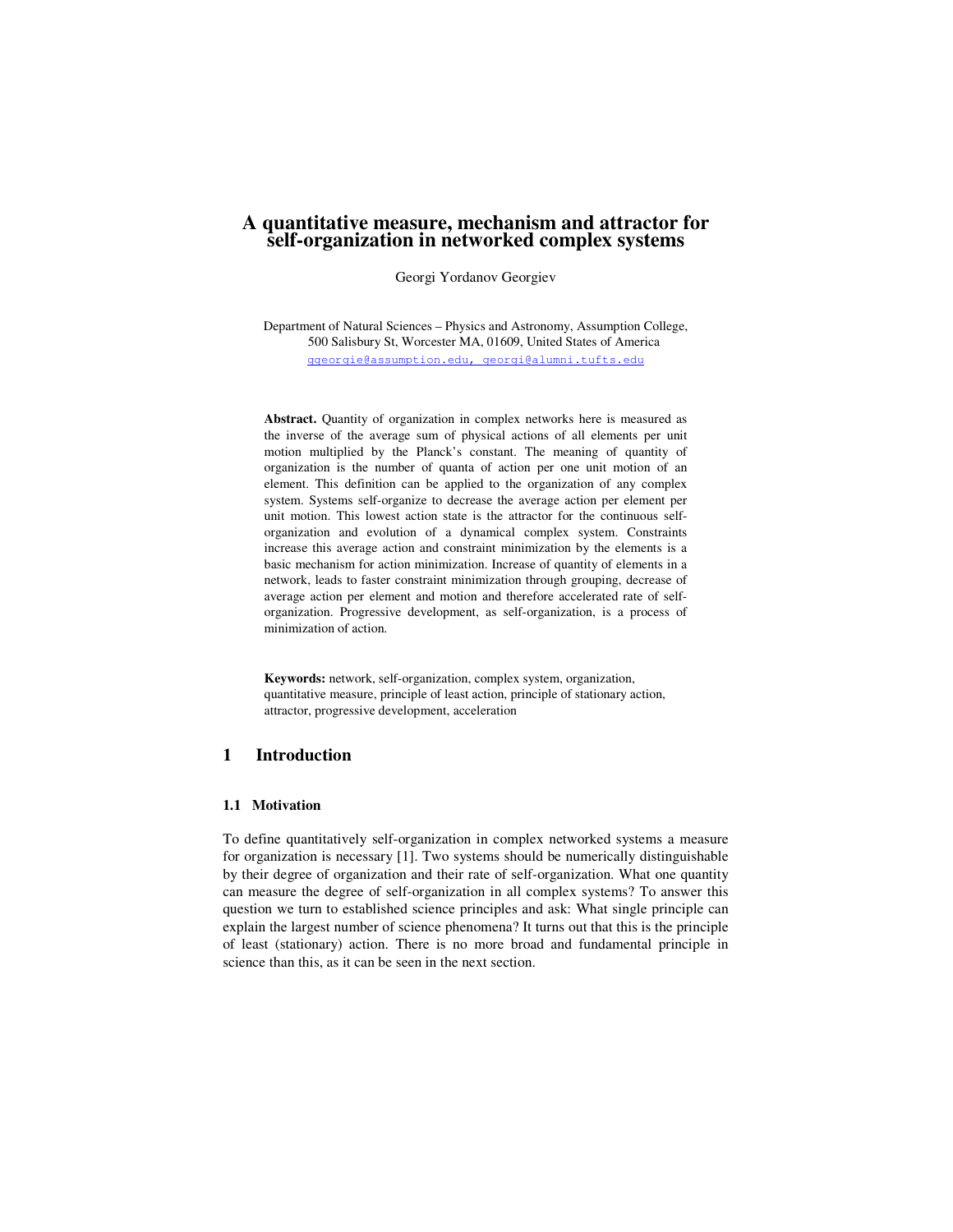#### 2 Georgi Yordanov Georgiev

#### **1.2 The principle of least action and its variations**

Pierre de Maupertuis stated Law of the Least Action as a "universal principle from which all other principles naturally flow" [2]. Later Euler, Lagrange, Hamilton, Fermat, Einstein, and many others refined it and applied it to develop all areas of physics [3]. It was later generalized as a path integral formalism for quantum mechanics by Feynman [4]. Jacobi's form of the principle refers to the path of the system point in a curvilinear space characterized by the metric tensor [3]. The Hertz's principle of least curvature says that a particle tends to travel along the path with least curvature, if there are not external forces acting on it [3]. The Gauss Principle of least constraint where the motion of a system of interconnected material points is such as to minimize the constraint on the system is an alternative formulation of classical mechanics, using a differential variational principle [5]. Action is more general than energy and any law derived from the principle of least action is guaranteed to be self consistent [6]. All of the laws of motion and conservation in all branches of physics are derived from the principle of least action [6,7].

#### **1.3 Applications to networks and complex systems**

Scientists have applied the principle of least action to networks and complex systems. For example, it has been applied to network theory [8,9,10] and path integral approaches to stochastic processes and networks [11]. Samples of some other applications are by Annila and Salthe for natural selection [12] and Devezas for technological change [13]. Some of the other important measures and methods used in complex systems research are presented by Chaisson [14], Bar-Yam [15], Smart [16], Vidal [17] and Gershenson and Heylighen [18]. This list is not exhaustive. Some of these established measures use information, entropy or energy to describe complexity, while a fundamental quantity of physical action is used in this work to describe degree of organization through efficiency.

### **2 Principle of least action for a system of elements – an attractor**

In a previous paper [1] we defined the natural state of an organized system as the one in which the variation of the sum of actions of all of the elements is zero. Here we define the principle of least action for n elements crossing m nodes as:

$$
\delta \sum_{i=0}^{n} \sum_{j=0}^{m} I_{ij} = \delta \sum_{i=1}^{n} \sum_{j=1}^{m} \int_{t_1}^{t_2} L_{ij} dt = 0
$$
 (1)

Where  $\delta$  is infinitesimally small variation in the action integral  $I_{ij}$  of the j<sup>th</sup> crossings between the nodes (unit motion) of the i<sup>th</sup> element and  $L_{ii}$  is the Lagrangian for that motion. *n* represents the number of elements in a system, m the number of motions and  $t_1$  and  $t_2$  are the initial and final times of each motion.  $\sum_{i=0}^{n} \sum_{j=0}^{m} I_{ij}$  is the sum of all actions of all elements n for their motions m between nodes of a complex network.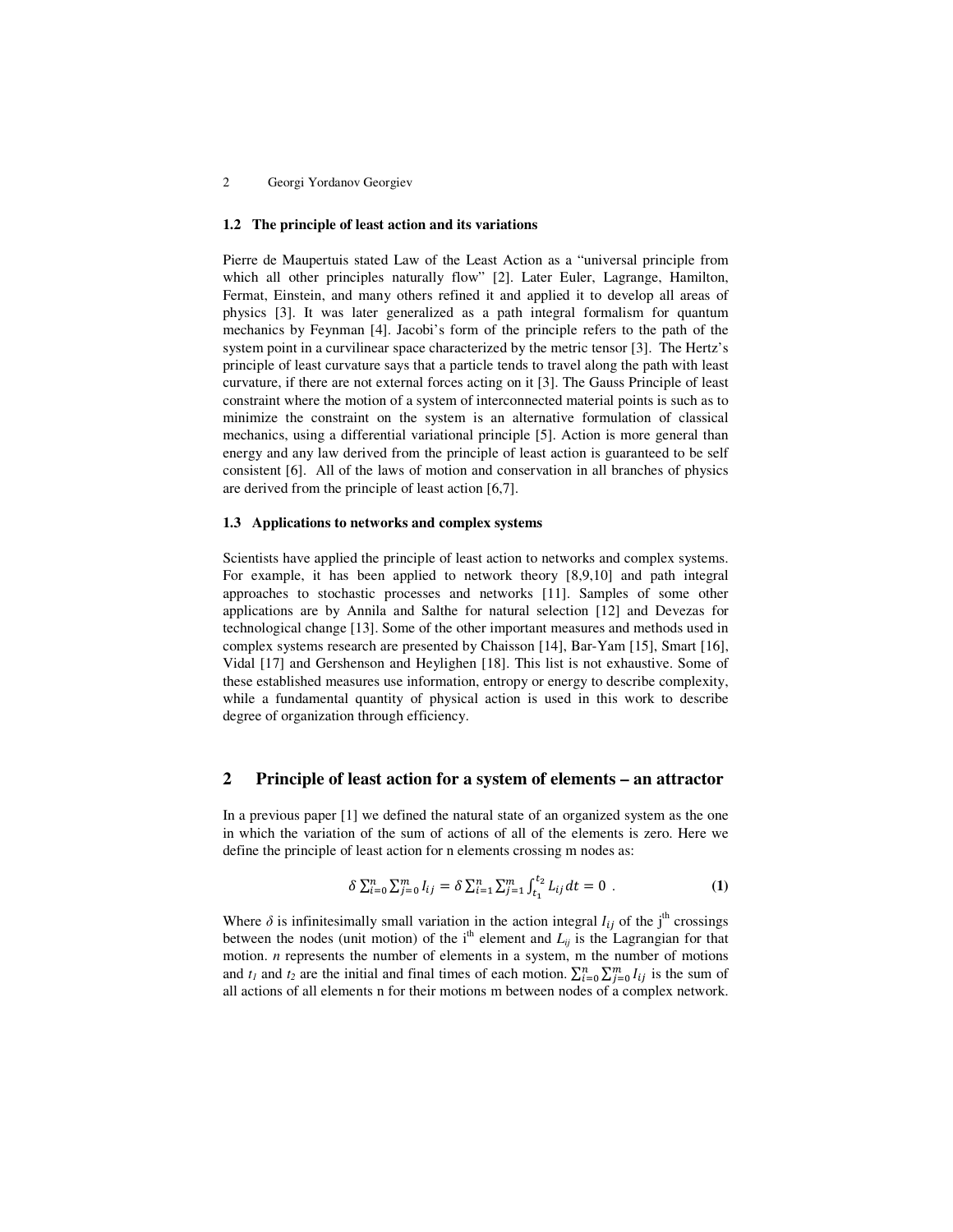For example, a unit motion for electrons on a computer chip is the one necessary for one computation. For a computer network, such as internet, it is the transmission of one bit of information. In a chemical system it is the one for one chemical reaction. The state of zero variation of the total action for all motions is the one to which any system is naturally driven. Open systems never achieve this least action state because of the constant changes that occur in them, but are always tending toward it. In some respect one can consider this attractor state to be one of dynamical action equilibrium. Using the quantity of action one can measure how far the system is from this equilibrium and can distinguish between the organizations of two systems, both of which are equally close to equilibrium.

# **3 Physical Action as a quantitative measure for organization**

In [1] we defined organization of a system as inversely proportional to the average sum of all actions. Here we expand this notion by defining organization,  $\alpha$ , as inversely proportional to the average action per one element and one motion.

$$
\alpha = \frac{hnm}{\sum_{i=0}^{n} \sum_{j=0}^{m} l_{ij}} \qquad (2)
$$

h is the Planck's constant. The meaning of organization is that it is inversely proportional to the number of quanta of action per one motion of one element in a system. This definition is for a system of identical elements or where elements can be approximated as identical. It is the efficiency of physical action. The time derivative of  $\alpha$  is the rate of progressive development of a complex system.

# **4 Applications**

### **4.1 One element and one constraint**

Consider the simplest possible part of a network: one edge, two nodes and one element moving from node 1 to node 2. Let's consider case (I) when there is no constraint for the motion of the element. It crosses the path between nodes 1 and 2 along the shortest line – a geodesic. Now consider case  $(II)$  when there is one constraint placed between nodes 1 and 2 and the shortest path of the element in this case is not a geodesic. If the path is twice as long in the second case, if the kinetic energy of the element is the same as in case (I) and no potentials are present, then the time taken to cross between nodes 1 and 2 is twice as long. Therefore the action in case  $(II)$  is twice than the action in case  $(I)$ . When we substitute these numbers in the expression for organization  $\alpha$  (eq. 2), where n=1, one element, and m=1, one crossing between two nodes, then the denominator which is just the action of the element for that motion will be twice as large in the second case and therefore the result for the amount of organization is a half as compared to the first case.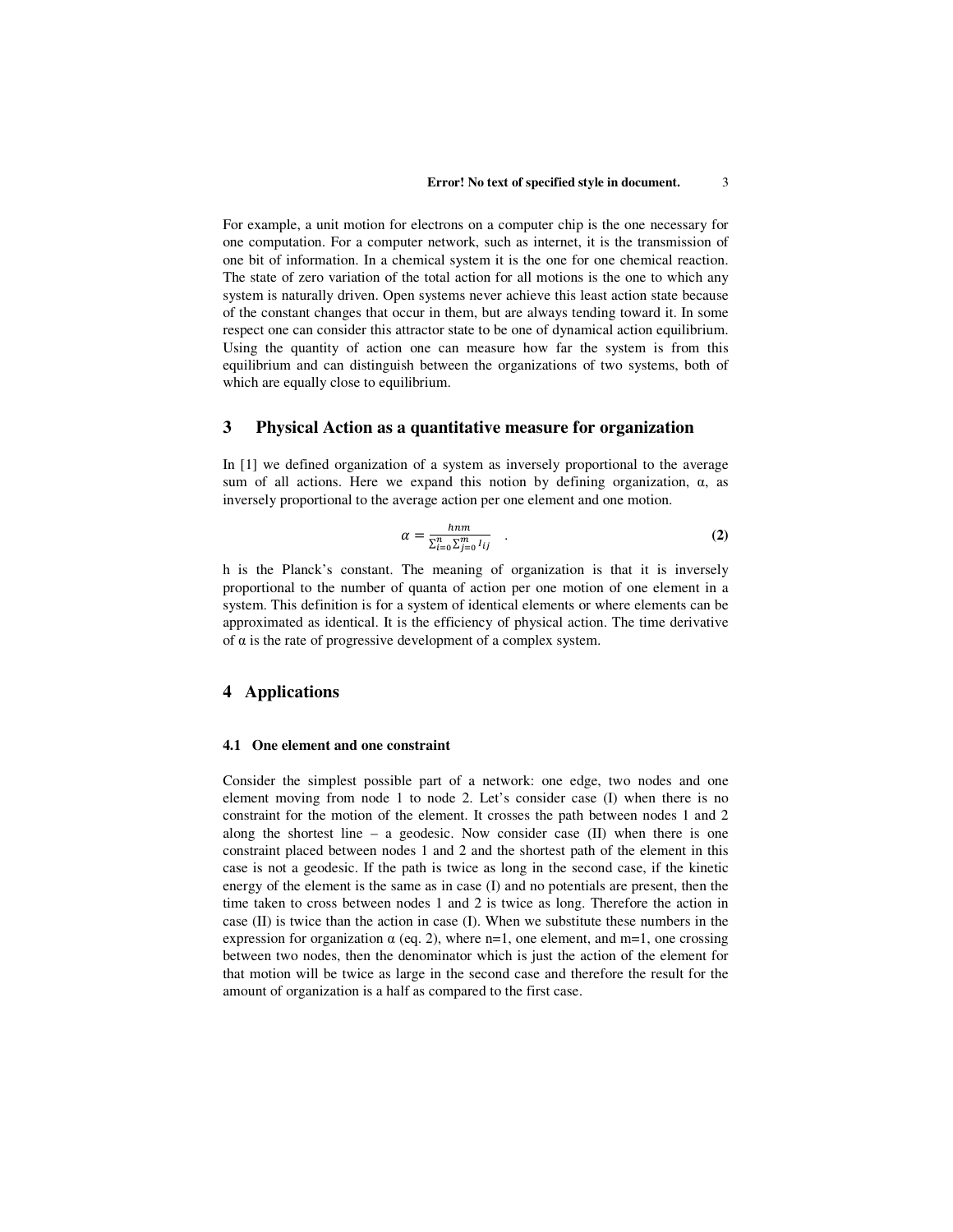#### 4 Georgi Yordanov Georgiev

#### **4.2 Many elements and constraints**

Now consider an arbitrary networks consisting of three, ten, thousands, millions and billions of nodes and edges, populated by as many elements and constraints, where the paths of the elements cross each other. The optimum of all of the constraints', nodes', edges' and elements' positions and the motions of the elements is the minimum possible action state of the entire system, providing a numerical measure for its organization. Notice that action is not at an absolute possible minimum in this case, but at a higher, optimal value. Action would be at its absolute minimum only in a system without any constraints on the motion of its elements, which is not the case in complex systems and networks. Nevertheless, action is at a minimum compared to what it will be for all other arrangements of nodes, elements and constraints in the system that are less organized. When we consider an open dynamical system, where the number and positions of nodes, edges, elements and constraints constantly changes, then this minimum action state is constantly recalculated by the system. It is an attractor state which drives the system to higher level of organization and this process can continue indefinitely, as long as the system exists. Achieving maximum organization is a dynamical process in open complex systems of constantly recalculating positions of nodes, edges, elements and constraints for a least action state and preserving those positions in a physical memory of the organization of the system.

### **5 Exploring the limits for organization**

#### **5.1 An upper limit**

The smallest possible discrete amount of action is one quantum of it, equal to the value of the Planck's constant. With self-organization the distances between the nodes shrink, the elements become smaller and the constraints for their motion decrease, for the purpose of decreasing of action (as in computer chips). The limit for this process of decrease of action is one quantum of it. If each motion uses the minimum of one quantum of action, then the value of the organization,  $\alpha$ , is exactly one.

 Can this value for organization be exceeded by a parallel processes, like quantum computing, where possibly with one, or a few quanta of action a vast number of computations can occur? Technically the crossing is still between two nodes, but it happens simultaneously along infinite number of different paths. It is like an infinite number of elements crossing between two nodes, each performing different computations. Alternatively, with decrease of the amount of action per crossing, it might be possible for the elements to cross several nodes (do several motions) with one quantum of action. In both of these cases the upper limit for organization,  $\alpha$ , becomes very large and possibly infinity.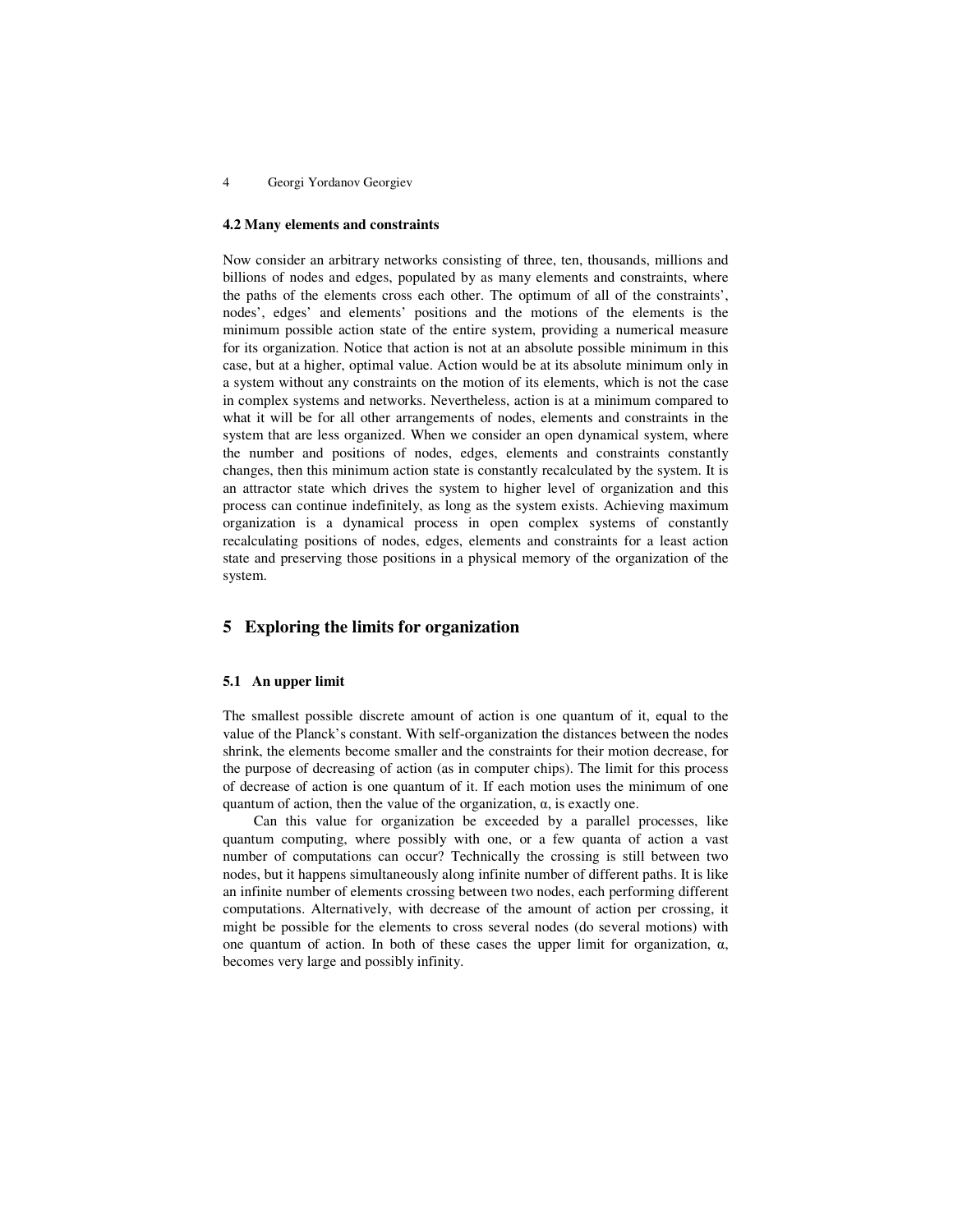#### **5.2 A lower limit**

For a completely disorganized system, where the entropy is at a maximum, all points in the system are equally probable for an element to visit. In order to reach its final destination, an element of the system must visit all points in it (by definition for maximum entropy), thus maximizing its action for one crossing from any node 1 to any node 2. In this case, the action is extremely large and the organization,  $α$ , of this system is very close to zero.

Another way to describe the lower limit for organization of a system is when the constraint for the motion between nodes 1 and 2 is infinitely large and the path taken by the element to cross between the nodes is infinitely long. This also maximizes action and describes a completely disorganized system. The value for organization,  $\alpha$ , in this case again approaches a limit of zero.

# **6 Mechanism of self-organization**

When elements interact with constraints they apply force to minimize them, lowering their action for the next cycle. With the increase of quantity in a system, several elements can group on the same constraint to minimize it for less time. Decreased average action makes a system more stable, by lowering the energy needed for each motion. High average action, in disorganized system destabilizes it and above some limit it falls apart. Therefore a system with low enough average action can increase its quantity within limits of stability. Quantity and level of organization are proportional. If the quantity becomes constant, then the organization will reach a least action state and stop increasing. For continued self-organization an increase of the quantity is necessary. Quantity and level of organization of a system are in an accelerating positive feedback loop, ensuring unlimited increase of the level of organization in a system, unless it is destroyed by external influence, like limited resources, huge influx of energy, force impact, change in the conditions, etc.

### **7 Conclusions**

The principle of least action for a networked complex system (eq. 1) drives selforganization in complex systems and the average action is the measure of degree to which they approach this least action state. Actions that are less than their alternatives are self-selected. Progressive development, as self-organization, is a process of minimization of action. In open systems there is a constant change of the number of elements, constraints and energy of the system and the least action state is different in each moment. The process of self-organization of energy, particles, atoms, molecules, organisms, to the today's society is a process of achieving a lower action state, with the least action as a final state. The laws of achieving this least action state are the laws of self-organization. The least possible action state is the limit for organization when time is infinite and all elements in the universe are included.